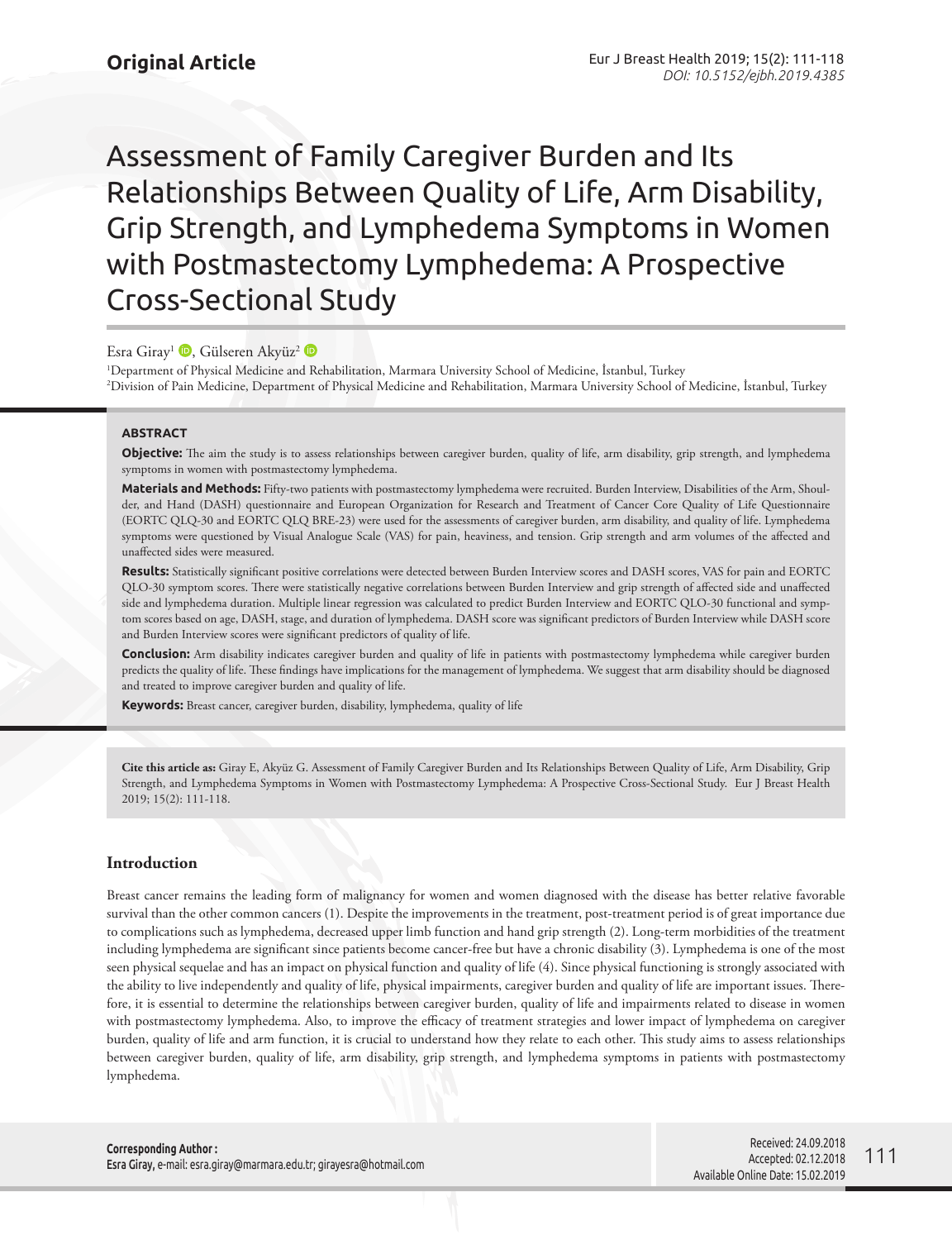# **Materials and Methods**

A total of 52 patients with postmastectomy lymphedema who were admitted to lymphedema management outpatient clinic of Department of Physical Medicine and Rehabilitation, Marmara University School of Medicine between February 2018 and July 2018 and their family caregivers participated in this prospective cross-sectional study. The study was approved by the Research Ethics Board of Marmara University School of Medicine. Informed and written consent was obtained from patients and their family caregivers. Inclusion criteria were: (1) Patients with postmastectomy lymphedema aged 18 and above (2) Patients with unilateral breast cancer who underwent breast surgery and at least one axillary lymphadenectomy (3) patients with stable lymphedema for at least 3 months Exclusion criteria were: (1) bilateral lymphedema (2) having other malignant diseases (3) current episodes of cancer or metastases (4) patients with a previous psychiatric disorder or cognitive dysfunction (5) with preoperative upper extremity disability.

### **Sample size estimation**

The sample size estimation was performed using the G-Power V.3.1.7 (University of Kiel, Kiel, Germany). The sample size was calculated on the basis of the previously reported the mean difference in DASH score in the study conducted by Dawes et al. (4). Power analysis using a power of 95% and a significance of p=0.05 showed that 9 patients for each group at least had to be recruited to when the mean expected value in patients with lymphedema symptoms was 5.6 with a standard deviation of 8.3 and the mean expected value in the patients without lymphedema symptoms was 28.6 with a standard deviation of 20.9.

### **Outcome measures**

Demographic data on age, body mass index (BMI), medical and surgical variables such as operation type, chemotherapy or radiotherapy receiving status, the age of caregiver, caregiver status, clinical lymphedema stage, lymphedema duration were recorded. Patients completed Disabilities of the Arm, Shoulder, and Hand (DASH) questionnaire and European Organization for Research and Treatment of Cancer Core Quality of Life Questionnaire (EORTC QLQ-30 and EORTC QLQ BRE-23). Lymphedema symptoms including pain, numbness, and tension in the arm were measured on a VAS (0-10). Grip strength and arm volumes of the affected and unaffected sides were measured.

# **The International Society of Lymphology (ISL) clinical stage**

The clinical stage of lymphedema was determined according to ISL. Patients without apparent symptoms were graded as stage 0 because all patients who underwent axillary lymph node dissection were considered to have impaired lymph transport.

**Stage 0 (or Ia):** A latent or subclinical condition in which limb swelling is not yet evident.

**Stage I:** An early accumulation of fluid that subsides with limb elevation

Stage II: Tissue swelling that is not reduced by limb elevation alone. Pitting is manifested in earlier stage II, but the limb may or may not pit in later stage II as excess fat and fibrosis supervene.

**Stage III:** Lymphostatic elephantiasis in which pitting can be absent and trophic skin changes, such as acanthosis, further deposition of fat 112 and fibrosis, and watery overgrowths, have developed. to the QLQ-C30 scoring manual (13).

## **Limb volume measurements**

Lymphedema of the limbs was evaluated with the circumferential method. The circumferential upper limb measurements were performed with the arm abducted at 30°, starting at the level of the carpometacarpal joint, every 5 cm proximal to this point along both limbs. Limb volumes professional version 5.0 was used to convert arm circumference measurement values into limb volumes in milliliters (5). Interlimb volume difference was defined as edema.

## **Disabilities of the Arm, Shoulder, and Hand (DASH) questionnaire**

The DASH is a self-report questionnaire, which detects physical function and symptoms in people with musculoskeletal disorders of the upper extremity. The DASH has 30 items, and each item is scored on a Likert scale from 1 to 5 where 1 reflects ''no difficulty'' and 5 ''severe difficulty.'' Scores are transformed to a 0–100 scale with higher DASH scores indicating greater disability. This instrument assesses physical functions, symptoms, and social functions. The optional four items related to work or sports activities were not used for this study. Test-retest reliability for the DASH exceeds to 0.96 in musculoskeletal population (6). The Turkish validity and reliability study of DASH has been conducted by Duger et al. (7).

# **Grip strength**

Grip strength of the affected and unaffected arms was measured by using a handheld dynamometer (JAMAR, Sammons Preston, Inc., Bolingbrook, IL) in the standardized recommended position by American Society of Hand Therapy, with a rest period of 20 seconds 3 trials were performed and mean values were recorded (8).

#### **Burden Interview**

Caregiver burden is measured using the Burden Interview invented by Zarit et al. (9). The Burden Interview is the most widely used scale in studies investigating the caregiver burden. It includes 22 items and is identified as a one-factor scale. The 22 items reflect the respondent's areas of concern such as health, social, and personal life; financial situation; emotional well-being; and interpersonal relationships. Each item is scored from 0 to 4, where 0=never, 1=rarely, 2=sometimes, 3=quite frequently, and 4=nearly always. Caregiver burden is evaluated utilizing the total score obtained from the sum total of the questions. The total score is obtained by adding all the items, which can vary from 0 to 88. Higher scores indicate a high caregiver burden (10). Burden Interview has been validated in Turkish by Inci et al. (11), and its psychometric characteristics have been studied in family caregivers of inpatients in medical and surgical clinics by Ozer et al. (10).

# **European Organization for Research and Treatment of Cancer Core Quality of Life Questionnaire (EORTC QLQ-30 and EORTC QLQ BRE-23)**

The EORTC QLQ-C30 questionnaire is a survey conducted to evaluate the quality of life in patients with breast cancer. It consists of 30 questions which assess symptoms that occurred in the previous two weeks. Responses are given on a Likert scale: 1 - not at all, 2 - a little, 3 - quite a bit, 4 - very much. The global health scale consists of two questions asking patients to classify their general health and quality of life in the previous week, by rating it from 1 to 7, in which 1 means poor and 7, excellent. The questionnaires are divided into three scales: global health scale (GHS), functional scale (FS) and symptom scale (SS). The QLQ-BR23 questionnaire has 23 items to assess functional scales and symptom scales. EORTC QLQ-C30 questionnaire and breast module QLQ-BR23 questionnaire has been validated in Turkish by Demirci et al. (12). The QoL scores were calculated according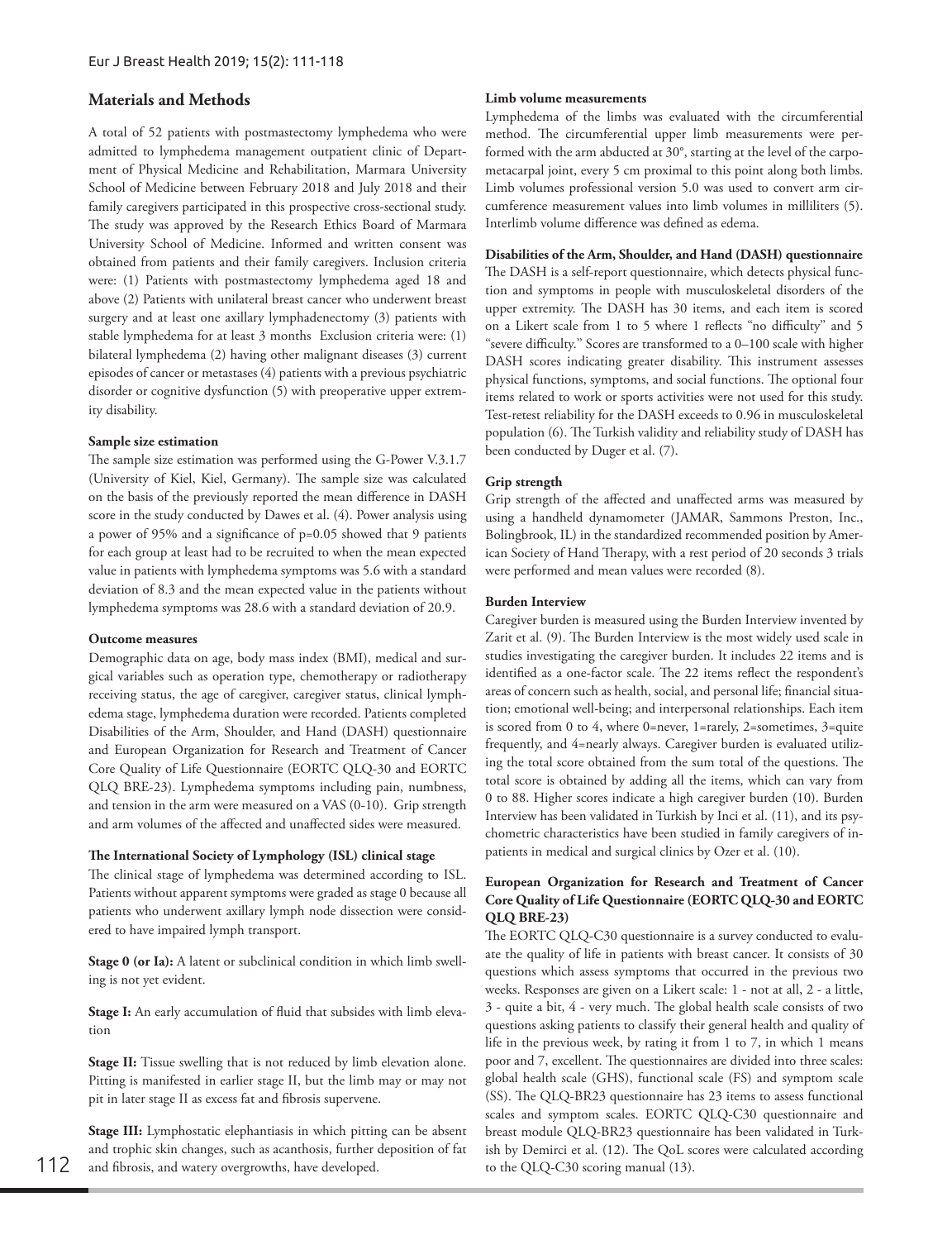## **Statistical Analysis**

Statistical analyses were performed using Statistical analysis were performed using Statistical Package for the Social Sciences (SPSS) for Windows version 20.0 software (IBM Corp., Armonk, NY, USA). The variables were investigated using visual (histograms, probability plots) and analytical methods (Kolmogorov-Smirnov test) to determine whether they are normally disturbed. Analysis of the characteristics of patients was performed using descriptive studies. Analysis of variance (ANOVA) tests and independent samples t-tests were used to compare groups. The parameters affecting caregiver burden were investigated using Spearman correlation. A multiple linear regression model was used to identify independent predictors of caregiver burden. A p-value 0.05 was considered as statistically significant.

# **Results**

Flow diagram for recruitment is presented in Figure 1. The sample characteristics are shown in Table 1. Patients were grouped according to lymphedema stages: Group 1: stage 0 and 1, Group 2: stage 2 and Group 3: stage 3. There were statistically significant differences between groups regarding Burden Interview, DASH, edema, EORTC QLQ-30 functional score, EORTC QLQ-30 symptom score and VAS for heaviness. Burden Interview scores of patients at stage 3 lymphedema were significantly higher than patients at other stages. EORTC QLO-30 function scores were statistically significantly lower at stage 3 than other stages. VAS for heaviness was significantly higher at stage 3 than the others (Table 2). Statistically significant positive correlations were found between DASH scores and Burden Interview scores, lymphedema stage, edema, VAS for pain, VAS for tension and heaviness, EORTC QLO-30 symptom, function, and general health scores. There were statistically significant negative correlations between DASH



**Figure 1.** Flow diagram of the study recruitment

# Table 1. Patient and caregiver characteristics

| Age (years; mean±SD)                     | 48±10.54        |
|------------------------------------------|-----------------|
| BMI (kg/m <sup>2</sup> ; mean±SD)        | 27.93±4.4       |
| <b>Education level</b>                   |                 |
| Primary school                           | 24 (46.1%)      |
| Secondary school                         | 5(9.6%)         |
| High school                              | 11 (21.2%)      |
| University                               | 12 (23.1%)      |
| Lymphedema clinical stage median         |                 |
| (minimum-maximum)                        | $2(0-3)$        |
| Duration of lymphedema (months; mean±SD) | 39.47±29.89     |
| Edema                                    | 423.35±395.19   |
| Affected side                            |                 |
| Right                                    | 28 (53.8%)      |
| Left                                     | 24 (46.2%)      |
| Dominant side                            |                 |
| Right                                    | 50 (96.2%)      |
| Left Right                               | 2(3.8%)         |
| Surgery type                             |                 |
| Mastectomy                               | 41(78%)         |
| Breast-conserving surgery                | 11(22%)         |
| Chemotherapy                             | 41 (82%)        |
| Radiotherapy                             | 42 (84%)        |
| Grip strength affected side              | $16.58 + 5.4$   |
| Grip strength unaffected side            | 20.88±4.38      |
| Burden interview                         | 27.82±12.25     |
| DASH questionnaire                       | 43.71±22.07     |
| EORTC QLQ-30 functional score            | 61.96±26.51     |
| EORTC QLQ-30 symptom score               | 33.03±19.96     |
| EORTC QLQ-30 general health score        | 56.37±19.66     |
| EORTC QLQ BRE-23 functional score        | $57.1 \pm 15$   |
| EORTC QLQ BRE-23 symptom score           | 44.36±24.29     |
| VAS for pain                             | $3.82 \pm 3.08$ |
| VAS for tension in the arm               | $4.23 \pm 3.11$ |
| VAS for heaviness                        | $4.7 \pm 2.8$   |
| Caregiver age                            | 48.46±17.18     |
| Caregiver gender                         |                 |
| Female                                   | 14(26.9%)       |
| Male                                     | 38 (73.1%)      |
| Caregiver relationship to patient        |                 |
| Husband                                  | 35 (67.3%)      |
| Daughter                                 | 12 (23.1%)      |
| Son                                      | $1(1.9\%)$      |
| Sister                                   | 3(5.8%)         |
| Other                                    | $1(1.9\%)$      |
| Caregiver education level                |                 |
| Primary school                           | 17 (32.7%)      |
| Secondary school                         | 8 (15.4%)       |
| High school                              | 10 (19.2%)      |
| University                               | 17 (32.7%)      |

BMI: body mass index; ISL: The International Society of Lymphology; DASH: disabilities of the arm, shoulder, and hand; EORTC QLQ: European Organization for Research and Treatment of Cancer Core Quality of Life **Ouestionnaire**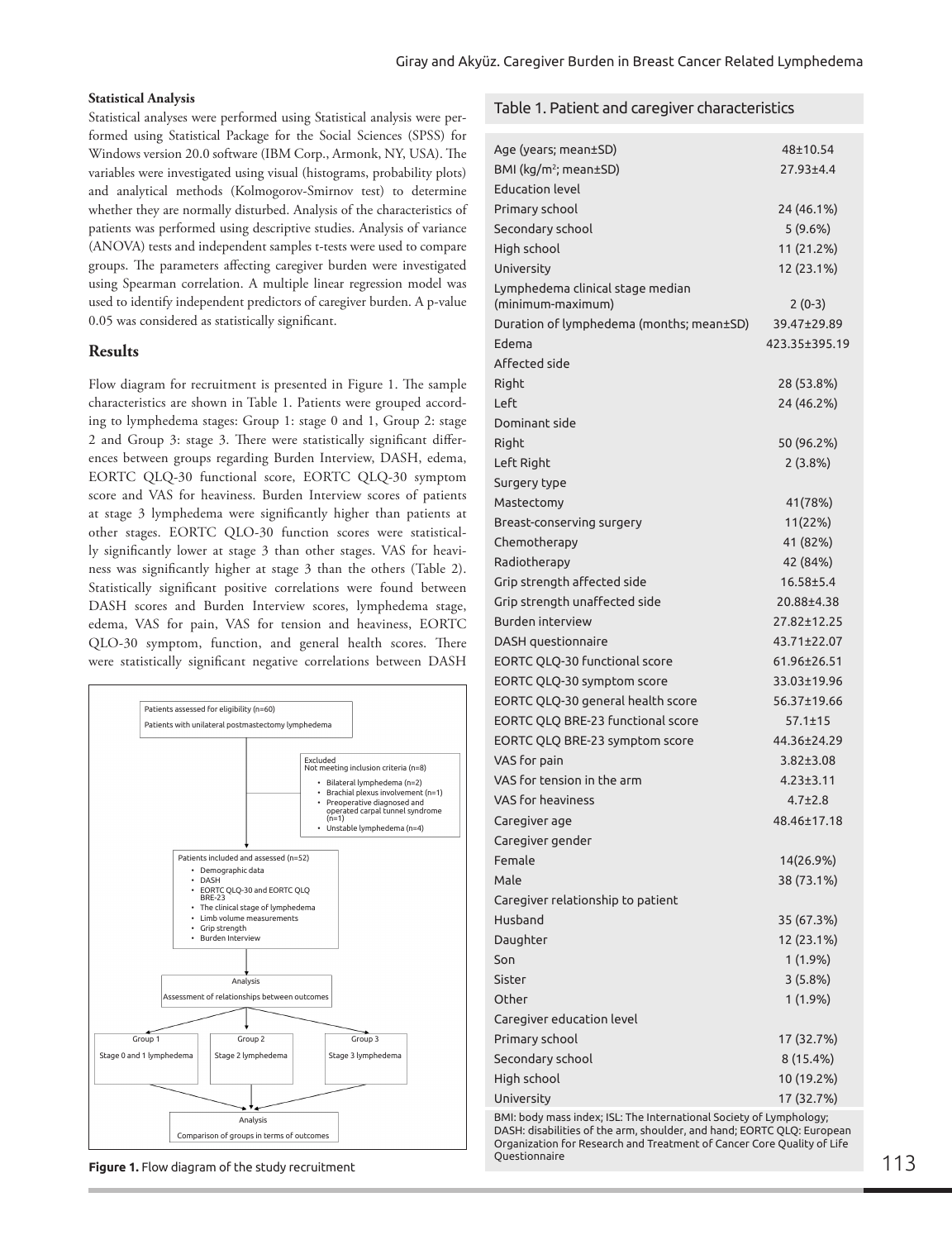# Table 2. Comparison of outcome variables among lymphedema stages

|                                   | Stage 0 and 1     | Stage 2           | Stage 3           | p <sup>a</sup> | p <sub>b</sub> | p <sub>c</sub> | $\mathbf{p}^d$ |
|-----------------------------------|-------------------|-------------------|-------------------|----------------|----------------|----------------|----------------|
| Burden Interview                  | $31.33 \pm 13.26$ | 25.54±12.81       | $46.6 \pm 10.13$  | 0.01           | 0.73           | 0.015          | 0.03           |
| <b>DASH</b>                       | $35.74 \pm 21.13$ | 48.62±19.51       | 61.58±17.04       | 0.03           | 0.26           | 0.02           | 0.03           |
| Grip affected side (kgf)          | $17.44 \pm 5.5$   | 14.63±5.06        | $15.6 \pm 4.77$   | 0.91           | 0.91           | 0.65           | 0.71           |
| Grip unaffected side (kgf)        | 21±4.3            | $20.9 \pm 3.61$   | $19.2 \pm 3.89$   | 0.205          | 0.31           | 0.32           | 0.09           |
| Edema                             | $153+222$         | 599±411.51        | 1639              | 0.0001         | 0.0001         | 0.0001         | 0.03           |
| EORTC QLQ-30 functional score     | 66.91±22.01       | 66.46±15.85       | 36.88±32.07       | 0.001          | 0.28           | 0.002          | 0.002          |
| EORTC QLQ-30 symptom score        | 34.47±21.57       | 27.73±15.63       | $48.2 \pm 18.7$   | 0.07           | 0.69           | 0.069          | 0.018          |
| EORTC QLQ-30 general health score | 58.33±20.83       | 54.54±23.67       | 58.33±19.54       | 0.116          | 0.95           | 0.475          | 0.51           |
| EORTC QLQ BRE-23 functional score | 55.09±19.84       | 61.36±14.07       | $65.83 \pm 21.12$ | 0.99           | 0.95           | 0.98           | 0.99           |
| EORTC QLQ BRE-23 symptom score    | 40.27±22.87       | $40.53 \pm 22.36$ | $57.5 \pm 28.77$  | 0.49           | 0.32           | 0.25           | 0.78           |
| VAS for pain                      | $3.77 \pm 2.77$   | $3.36 \pm 3.35$   | $4.4 \pm 1.51$    | 0.96           | 0.8            | 0.92           | 0.93           |
| VAS for tension in the arm        | $4.33 \pm 2.39$   | 3.54y3.26         | $6.6 \pm 1.81$    | 0.15           | 0.15           | 0.09           | 0.39           |
| VAS for heaviness                 | $3.88 \pm 2.31$   | 5±3.13            | $6.8 \pm 2.28$    | 0.03           | 0.03           | 0.016          | 0.43           |

Data are presented as mean±SD

VAS: visual analogue scale; DASH: disabilities of the arm, shoulder, and hand; EORTC QLQ: European Organization for Research and Treatment of Cancer Core Quality of Life Questionnaire

p<sup>a</sup>: p value by independent samples t test for intergroup comparisons by ANOVA

p<sup>b</sup>: p value by independent samples t test for pairwise differences between lymphedema stage 0,1 and stage 2

p<sup>c</sup>: p value by independent samples t test for pairwise differences between lymphedema stage 0,1 and stage 3

 $p^d$ : p value by independent samples t test for pairwise differences between lymphedema stage 2 and stage 3

and grip strength of the affected and unaffected limbs (Table 3). Statistically significant positive correlations were also detected between Burden Interview scores and DASH scores, VAS for pain and EORTC QLO-30 symptom scores. There were statistically negative correlations between Burden Interview and grip strength of affected side and unaffected side, lymphedema duration (Table 3). Multiple linear regression was calculated to predict Burden Interview based on age, DASH, stage, and duration of lymphedema. A significant regression equation was found  $(F (4.45) = 5.307, p<0.001)$ , with an R2 of 0.321 (Table 4). DASH scores were significant predictors of Burden Interview. Multiple linear regression analyses were calculated to predict EORTCQ functional and symptom scores based on age, DASH, Burden Interview, stage and duration of lymphedema. DASH scores and Burden Interview scores were significant predictors of EORTCQ functional and symptom scores (F (5.41)=8.467, p<0.000, R2=0.508, F (5.44)=6.58, p<0.000 R2=0.428; consecutively) (Table 5)

# **Discussion and Conclusion**

Postmastectomy lymphedema is a condition that causes long-term sequela such as decreased physical function, impaired quality of life and psychological distress. Impact of lymphedema on arm function and quality of life and related factors were previously studied. However, their relations to caregiver burden were not demonstrated before. This study aimed to assess relationships between caregiver burden, quality of life, arm disability, grip strength, and lymphedema symptoms in patients with postmastectomy lymphedema. Our results revealed that caregiver burden was associated with arm disability and quality of life of these patients while arm disability was associated with lymphedema stage, lymphedema symptoms and quality of life. Arm disability affects

caregiver burden and quality of life in these patients. We found that al. (16) found that upper extremity function was correlated with the arm disability was higher in patients at stage 3 lymphedema than patients at milder stages. Supporting, Dawes et al. (4) found that DASH scores of women with symptoms of lymphedema was higher than those without symptoms. We compared patients at different stages of lymphedema and found that patients at stage 3 demonstrated more impairment in EORTC QOL-30 function scores. In contrast to the findings of the present study, Dawes et al. (4) reported that women with the different volume groups did not vary significantly on subscales of EORTC QOL-30. There were no differences among groups regarding VAS for pain and tension while VAS heaviness was higher in patients at stage 3 lymphedema. Dawes et al. (4) did not detect any differences between symptomatic and asymptomatic patients regarding McGill pain questionnaire, but they also measured pain using SF-36 and found more limitation due to pain in this scale. Patients at stage 0 and 1, stage 2 and stage 3 were found to be similar regarding grip strength of the affected and the unaffected side. In line with these results of the current study, Gomes et al. (2) demonstrated that grip strength did not change regardless of the presence and absence of lymphedema. Supporting, Hladiuk et al. (14) reported that muscle strength had recovered at one month after operation in %80 of women. We detected that arm disability was significantly associated with age, caregiver burden, lymphedema stage, edema, VAS for pain, VAS for tension and heaviness, EORTC QLO-30 symptom, function, and general health scores. Contrary to our findings, Dawes et al. (4) found no relationships between the volume of edema and DASH scores. In another study investigating the relationship between swelling, numbness, pain and arm function, pain intensity and swelling in the arm were found related to the functional status of arm/shoulder (15). In their study on quality of life, upper extremity function and effects of treatment in patients with postmastectomy lymphedema, Park et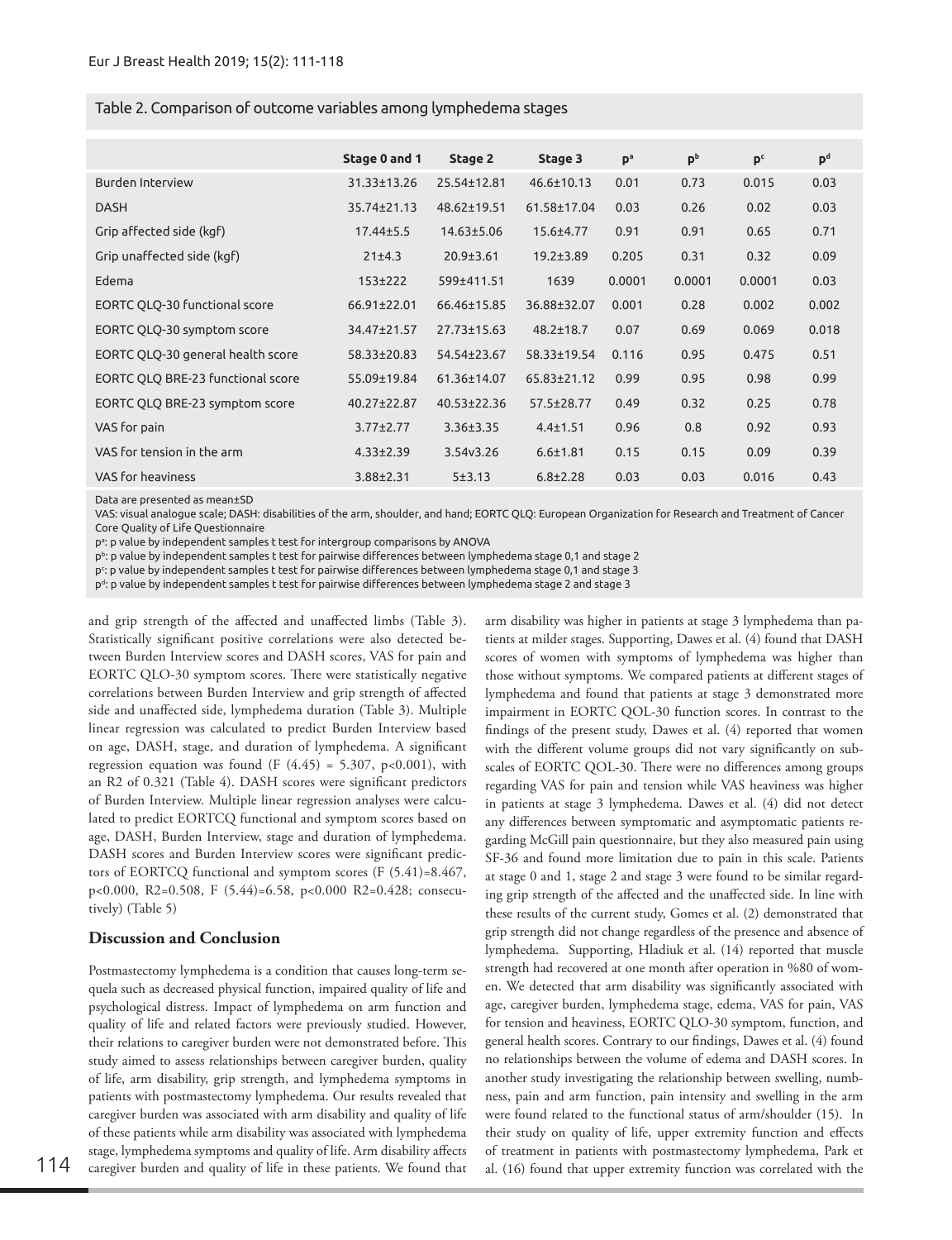Table 3. Correlations between caregiver burden, age, DASH, grip strength, lymphedema stage and duration, edema, arm symptoms and quality of life Table 3. Correlations between caregiver burden, age, DASH, grip strength, lymphedema stage and duration, edema, arm symptoms and quality of life

| QLQ BRE-<br>EORTC<br><b>23 SS</b>    | 0.231                    | 0.174    | 0.211      | 0.217             | 0.119        | 0.495                 | $-0.126$                          | 0.471    | $-0.278$                     | 0.106    | 0.180                    | 0.294             | 0.051                    | 0.772 | 0.007     | 0.969    | 0.040                    | 0.817             | 0.126                    | 0.465    | 0.230                    | 0.177 | $-0.336$                 | 0.052                 |
|--------------------------------------|--------------------------|----------|------------|-------------------|--------------|-----------------------|-----------------------------------|----------|------------------------------|----------|--------------------------|-------------------|--------------------------|-------|-----------|----------|--------------------------|-------------------|--------------------------|----------|--------------------------|-------|--------------------------|-----------------------|
| <b>QLQ BRE-</b><br>EORTC<br>23 FS    | $-0.200$                 | 0.209    | $0.399***$ | 0.010             | $-0.275$     | 0.086                 | 0.188                             | 0.244    | $0.351*$                     | 0.026    | 0.092                    | 0.569             | $-0.033$                 | 0.838 | 0.096     | 0.550    | 0.002                    | 0.989             | $-0.023$                 | 0.887    | $-0.038$                 | 0.815 | $0.558**$                | 0.000                 |
| 30 GHS<br>EORTC<br>QLQ-              | $-0.266$                 | 0.057    | $-0.052$   | 0.716             | $-0.435**$   | 0.001                 | 0.077                             | 0.589    | $-0.087$                     | 0.546    | $-0.254$                 | 0.069             | 0.253                    | 0.073 | $-0.126$  | 0.374    | $-0.148$                 | 0.299             | $-0.190$                 | 0.177    | $-0.374**$               | 0.006 | 0.140                    | 0.336                 |
| EORTC<br>QLQ-<br>30 SS               | $0.592**$                | 0.000    | $-0.003$   | 0.985             | $0.531**$    | 0.000                 | $-0.313*$                         | 0.025    | $-0.259$                     | 0.066    | 0.206                    | 0.143             | $-0.214$                 | 0.132 | 0.033     | 0.814    | $0.315*$                 | 0.024             | 0.260                    | 0.062    | $0.350*$                 | 0.011 | $-0.769**$               | 0.000                 |
| EORTC<br>QLQ-<br>30 FS               | $-0.622**$               | 0.000    | $-0.053$   | 0.717             | $-0.627**$   | 0.000                 | $0.301*$                          | 0.037    | $0.368*$                     | 0.010    | $-0.363*$                | 0.010             | 0.182                    | 0.217 | $-0.149$  | 0.306    | $-0.125$                 | 0.398             | $-0.308*$                | 0.032    | $-0.343*$                | 0.016 | $\overline{\phantom{m}}$ |                       |
| heaviness<br>VAS                     | 0.238                    | 0.089    | $-0.018$   | 0.896             | $0.442**$    | 0.001                 | $-0.109$                          | 0.446    | 0.012                        | 0.932    | $0.375**$                | 0.006             | $-0.054$                 | 0.708 | $0.368**$ | 0.007    | $0.366**$                | 0.008             | $0.644**$                | 0.000    |                          |       | $-0.343*$                | 0.016                 |
| tension<br>VAS                       | 0.180                    | 0.203    | $-0.252$   | 0.071             | $0.321*$     | 0.022                 | $-0.195$                          | 0.170    | 0.030                        | 0.833    | $0.285*$                 | 0.041             | $-0.053$                 | 0.710 | $0.306*$  | 0.027    | $0.496**$                | 0.000             |                          |          | $0.644**$                | 0.000 | $-0.308*$                | 0.032                 |
| pain<br>VAS                          | $0.360**$                | 0.010    | $-0.319*$  | 0.023             | $0.356*$     | 0.011                 | $-0.487**$                        | 0.000    | $-0.246$                     | 0.085    | 0.031                    | 0.829             | $-0.016$                 | 0.913 | 0.060     | 0.678    |                          |                   | $0.496**$                | 0.000    | $0.366**$                | 0.008 | $-0.125$                 | 0.398                 |
| Edema                                | 0.271                    | 0.052    | 0.124      | 0.380             | $0.291*$     | 0.038                 | $-0.057$                          | 0.693    | $-0.014$                     | 0.923    | $0.632**$                | 0.000             | 0.031                    | 0.831 |           |          | 0.060                    | 0.678             | $0.306*$                 | 0.027    | $0.368**$                | 0.007 | $-0.149$                 | 0.306                 |
| duration<br>Lymph<br>edema           | $-0.277*$                | 0.049    | $-0.081$   | 0.572             | $-0.161$     | 0.265                 | 0.067                             | 0.646    | 0.050                        | 0.732    | $-0.214$                 | 0.132             |                          |       | 0.031     | 0.831    | $-0.016$                 | 0.913             | $-0.053$                 | 0.710    | $-0.054$                 | 0.708 | 0.182                    | 0.217                 |
| Lymph-<br>edema<br>stage             | 0.228                    | 0.105    | $0.348*$   | 0.011             | $0.371**$    | 0.007                 | $-0.051$                          | 0.724    | $-0.001$                     | 0.992    |                          |                   | $-0.214$                 | 0.132 | $0.632**$ | 0.000    | 0.031                    | 0.829             | $0.285*$                 | 0.041    | $0.375**$                | 0.006 | $-0.363*$                | 0.010                 |
| <b>fected</b><br>unaf-<br>side<br>ĜĠ | $-0.284*$                | 0.043    | $-0.064$   | 0.654             | $-0.321*$    | 0.022                 | $0.632**$                         | 0.000    | $\overline{ }$               |          | $-0.001$                 | 0.992             | 0.050                    | 0.732 | $-0.014$  | 0.923    | $-0.246$                 | 0.085             | 0.030                    | 0.833    | 0.012                    | 0.932 | $0.368*$                 | 0.010                 |
| affected<br>side<br>Ĝ                | $-0.440**$               | 0.001    | 0.057      | 0.693             | $-0.508**$   | 0.000                 | $\overline{\phantom{0}}$          |          | $0.632**$                    | 0.000    | $-0.051$                 | 0.724             | 0.067                    | 0.646 | $-0.057$  | 0.693    | $-0.487**$               | 0.000             | $-0.195$                 | 0.170    | $-0.109$                 | 0.446 | $0.301*$                 | 0.037                 |
| <b>DASH</b>                          | $0.535**$                | 0.000    | $-0.027$   | 0.851             |              |                       | $-0.508**$                        | 0.000    | $-0.321*$                    | 0.022    | $0.371**$                | 0.007             | $-0.161$                 | 0.265 | $0.291*$  | 0.038    | $0.356*$                 | 0.011             | $0.321*$                 | 0.022    | $0.442**$                | 0.001 | $-0.627**$               | 0.000                 |
| Age                                  | 0.002                    | 0.991    |            |                   | $-0.027$     | 0.851                 | 0.057                             | 0.693    | $-0.064$                     | 0.654    | $0.348*$                 | 0.011             | $-0.081$                 | 0.572 | 0.124     | 0.380    | $-0.319*$                | 0.023             | $-0.252$                 | 0.071    | $-0.018$                 | 0.896 | $-0.053$                 | 0.717                 |
| $\overline{\mathbf{a}}$              |                          |          | 0.002      | 0.991             | $0.535**$    | 0.000                 | $-0.440**$                        | 0.001    | $-0.284*$                    | 0.043    | 0.228                    | 0.105             | $-0.277*$                | 0.049 | 0.271     | 0.052    | $0.360**$                | 0.010             | 0.180                    | 0.203    | 0.238                    | 0.089 | $-0.622**$               | 0.000                 |
|                                      | $\overline{\phantom{0}}$ | $\Omega$ | L          | $\mathtt{\Omega}$ | $\mathbf{L}$ | $\mathtt{\mathtt{a}}$ | $\overline{\phantom{0}}$          | $\Omega$ | $\overline{\phantom{0}}$     | $\Omega$ | $\overline{\phantom{a}}$ | $\mathtt{\Omega}$ | $\overline{\phantom{0}}$ | Q     |           | $\Omega$ | $\overline{\phantom{0}}$ | $\mathtt{\Omega}$ | $\overline{\phantom{0}}$ | $\Delta$ | $\overline{\phantom{0}}$ | Q     | L                        | $\mathtt{\mathtt{a}}$ |
|                                      | $\overline{\mathbf{m}}$  |          | Age(years) |                   | <b>DASH</b>  |                       | <b>Grip affected</b><br>side(kgf) |          | Grip unaffected<br>side(kgf) |          | Lymphedema<br>stage      |                   | Lymphedema<br>duration   |       | Edema     |          | VAS pain                 |                   | VAS tension              |          | VAS heaviness            |       | EORTC QLQ-<br>30 FS      |                       |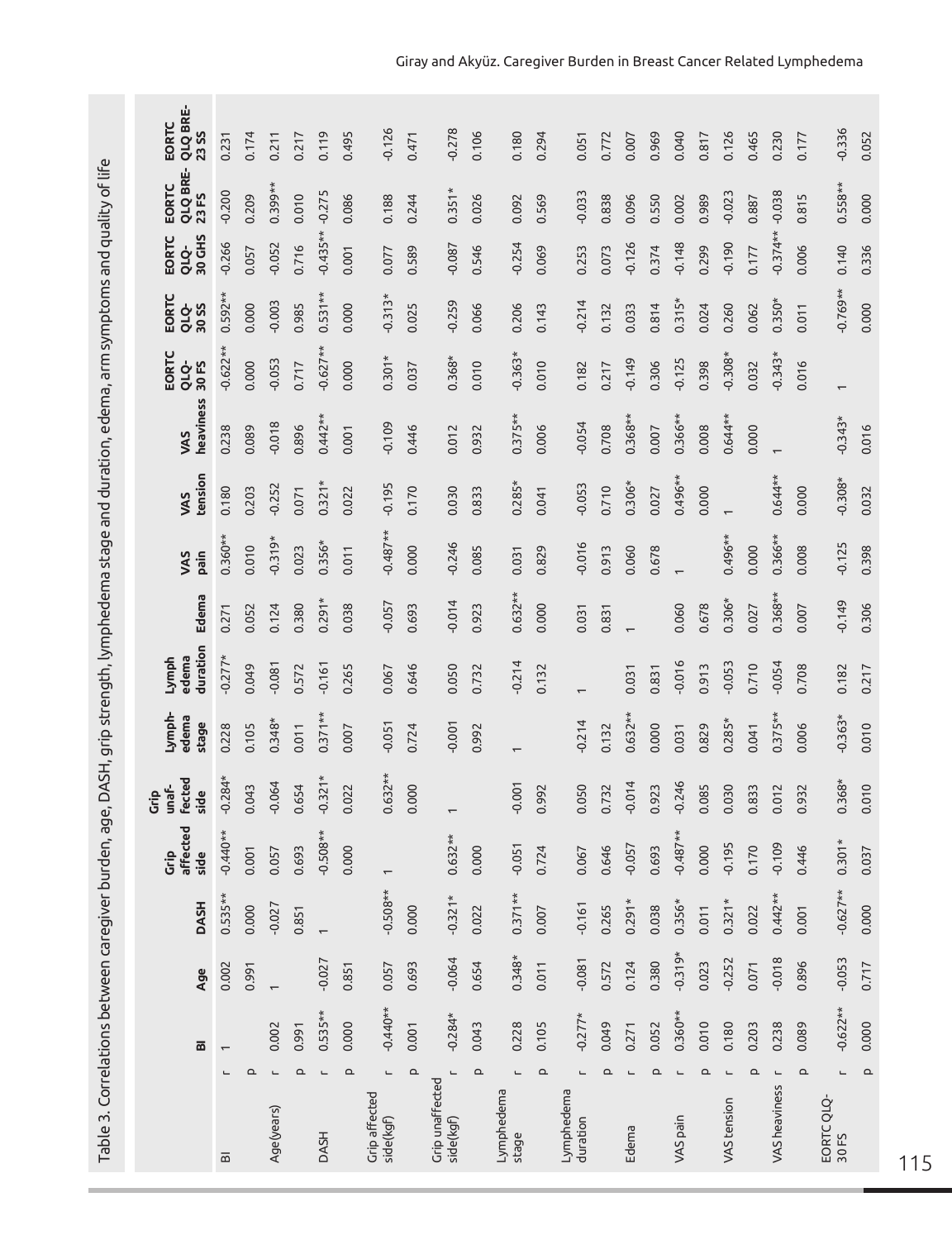| QLQ BRE-<br>23 SS<br>static stage of breast cancer. Similarly, the quality of life of<br>BI: burden interview; VAS: visual analogue scale; DASH: disabilities of the arm, shoulder and hand; EORTC QLC; European Organization for Research and Treatment of Cancer Core Quality of Life Questionnaire; FS: function<br>EORTC<br>$0.387*$<br>$-0.093$<br>$-0.314$<br>breast cancer survivors with arm symptoms was reported<br>0.020<br>0.104<br>0.589<br>to be worse than the patients without arm symptoms (17).<br>ASH, grip strength, lymphedema stage and duration, edema, arm symptoms and quality of life<br>Also, there were significant associations between restricted<br>QLQ BRE-<br>$-0.449**$<br>EORTC<br>arm mobility, lymphedema and life interference domain of<br>$-0.314$<br>23 FS<br>0.003<br>0.104<br>0.115<br>0.474<br>Impact of Cancer Scale which is a specific quality of life<br>instrument for long-term cancer survivors (17). The results<br>EORTC<br>QLQ-<br>30 GHS<br>$-0.285*$<br>of the present study showed that arm disability and care-<br>$-0.093$<br>0.589<br>0.115<br>0.474<br>0.041<br>giver burden were indicators of quality of life of patients<br>with postmastectomy lymphedema. In line with our results,<br>$-0.449**$<br>it was demonstrated that arm symptoms were more corre-<br>EORTC<br>$-0.285*$<br>$0.387*$<br><b>QLQ-</b><br>30 SS<br>0.003<br>0.020<br>0.041<br>lated with quality of life than interlimb volume differences<br>$\overline{ }$<br>and lymphedema severity (18). Similarly, Dawes et al. (4)<br>demonstrated significant relationships between DASH and<br>$-0.769**$<br>$0.558**$<br>EORTC<br>$-0.336$<br>0.000<br>QLQ-<br>30 FS<br>0.000<br>0.336<br>0.140<br>0.052<br>health-related quality of life.<br>According to the findings of our study patients at stage<br>heaviness<br>$-0.374**$<br>3 face more caregiver burden, arm disability and health-<br>$0.350*$<br>$-0.038$<br>0.006<br>0.230<br>0.815<br>0.011<br>0.177<br>VAS<br>related quality of life. Therefore, this study has a signifi-<br>cant clinical message concerning patients with postmas-<br>tectomy lymphedema, namely that lymphedema results<br>tension<br>$-0.190$<br>$-0.023$<br>in caregiver burden, contrary to known fact that physical<br>0.260<br>0.062<br>0.126<br>0.465<br>0.177<br>0.887<br>VAS<br>demand related to physical difficulty and caregiver de-<br>mand following breast cancer treatment seems to be low,<br>not high.<br>$0.315*$<br>$-0.148$<br>0.024<br>0.299<br>0.040<br>0.989<br>0.002<br>0.817 |  |
|------------------------------------------------------------------------------------------------------------------------------------------------------------------------------------------------------------------------------------------------------------------------------------------------------------------------------------------------------------------------------------------------------------------------------------------------------------------------------------------------------------------------------------------------------------------------------------------------------------------------------------------------------------------------------------------------------------------------------------------------------------------------------------------------------------------------------------------------------------------------------------------------------------------------------------------------------------------------------------------------------------------------------------------------------------------------------------------------------------------------------------------------------------------------------------------------------------------------------------------------------------------------------------------------------------------------------------------------------------------------------------------------------------------------------------------------------------------------------------------------------------------------------------------------------------------------------------------------------------------------------------------------------------------------------------------------------------------------------------------------------------------------------------------------------------------------------------------------------------------------------------------------------------------------------------------------------------------------------------------------------------------------------------------------------------------------------------------------------------------------------------------------------------------------------------------------------------------------------------------------------------------------------------------------------------------------------------------------------------------------------------------------------------------------------------------------------------------------------------------------------------------------------------------------------------------------------|--|
|                                                                                                                                                                                                                                                                                                                                                                                                                                                                                                                                                                                                                                                                                                                                                                                                                                                                                                                                                                                                                                                                                                                                                                                                                                                                                                                                                                                                                                                                                                                                                                                                                                                                                                                                                                                                                                                                                                                                                                                                                                                                                                                                                                                                                                                                                                                                                                                                                                                                                                                                                                              |  |
|                                                                                                                                                                                                                                                                                                                                                                                                                                                                                                                                                                                                                                                                                                                                                                                                                                                                                                                                                                                                                                                                                                                                                                                                                                                                                                                                                                                                                                                                                                                                                                                                                                                                                                                                                                                                                                                                                                                                                                                                                                                                                                                                                                                                                                                                                                                                                                                                                                                                                                                                                                              |  |
|                                                                                                                                                                                                                                                                                                                                                                                                                                                                                                                                                                                                                                                                                                                                                                                                                                                                                                                                                                                                                                                                                                                                                                                                                                                                                                                                                                                                                                                                                                                                                                                                                                                                                                                                                                                                                                                                                                                                                                                                                                                                                                                                                                                                                                                                                                                                                                                                                                                                                                                                                                              |  |
|                                                                                                                                                                                                                                                                                                                                                                                                                                                                                                                                                                                                                                                                                                                                                                                                                                                                                                                                                                                                                                                                                                                                                                                                                                                                                                                                                                                                                                                                                                                                                                                                                                                                                                                                                                                                                                                                                                                                                                                                                                                                                                                                                                                                                                                                                                                                                                                                                                                                                                                                                                              |  |
|                                                                                                                                                                                                                                                                                                                                                                                                                                                                                                                                                                                                                                                                                                                                                                                                                                                                                                                                                                                                                                                                                                                                                                                                                                                                                                                                                                                                                                                                                                                                                                                                                                                                                                                                                                                                                                                                                                                                                                                                                                                                                                                                                                                                                                                                                                                                                                                                                                                                                                                                                                              |  |
|                                                                                                                                                                                                                                                                                                                                                                                                                                                                                                                                                                                                                                                                                                                                                                                                                                                                                                                                                                                                                                                                                                                                                                                                                                                                                                                                                                                                                                                                                                                                                                                                                                                                                                                                                                                                                                                                                                                                                                                                                                                                                                                                                                                                                                                                                                                                                                                                                                                                                                                                                                              |  |
|                                                                                                                                                                                                                                                                                                                                                                                                                                                                                                                                                                                                                                                                                                                                                                                                                                                                                                                                                                                                                                                                                                                                                                                                                                                                                                                                                                                                                                                                                                                                                                                                                                                                                                                                                                                                                                                                                                                                                                                                                                                                                                                                                                                                                                                                                                                                                                                                                                                                                                                                                                              |  |
| pain<br>VAS<br>Today, complex decongestive therapy is accepted as the                                                                                                                                                                                                                                                                                                                                                                                                                                                                                                                                                                                                                                                                                                                                                                                                                                                                                                                                                                                                                                                                                                                                                                                                                                                                                                                                                                                                                                                                                                                                                                                                                                                                                                                                                                                                                                                                                                                                                                                                                                                                                                                                                                                                                                                                                                                                                                                                                                                                                                        |  |
| gold standard therapy for postmastectomy lymphedema.<br>Edema<br>$-0.126$<br>0.814<br>0.374<br>0.096<br>0.550<br>0.969<br>0.033<br>0.007<br>Up to now, studies investigating the effectiveness of com-<br>plex decongestive therapy focused on volume reduction                                                                                                                                                                                                                                                                                                                                                                                                                                                                                                                                                                                                                                                                                                                                                                                                                                                                                                                                                                                                                                                                                                                                                                                                                                                                                                                                                                                                                                                                                                                                                                                                                                                                                                                                                                                                                                                                                                                                                                                                                                                                                                                                                                                                                                                                                                              |  |
| and improvement of the quality of life rather than arm<br>duration<br>edema<br>Lymph<br>$-0.214$<br>$-0.033$<br>disability and physical demand of patients and caregiver<br>0.838<br>0.132<br>0.772<br>0.073<br>0.253<br>0.051<br>burden. Only a limited number of studies evaluated the<br>effects of complex decongestive therapy on upper limb                                                                                                                                                                                                                                                                                                                                                                                                                                                                                                                                                                                                                                                                                                                                                                                                                                                                                                                                                                                                                                                                                                                                                                                                                                                                                                                                                                                                                                                                                                                                                                                                                                                                                                                                                                                                                                                                                                                                                                                                                                                                                                                                                                                                                            |  |
| Lymph-<br>edema<br>functions (6). Arm disability, physical demand, and care-<br>stage<br>$-0.254$<br>0.206<br>0.180<br>0.143<br>0.069<br>0.569<br>0.294<br>0.092<br>giver burden are an essential factor that must be consid-<br>ered in the management of postmastectomy lymphede-                                                                                                                                                                                                                                                                                                                                                                                                                                                                                                                                                                                                                                                                                                                                                                                                                                                                                                                                                                                                                                                                                                                                                                                                                                                                                                                                                                                                                                                                                                                                                                                                                                                                                                                                                                                                                                                                                                                                                                                                                                                                                                                                                                                                                                                                                          |  |
| ma. Hayes et al. (1) assessed the frequency and physical<br>unaf-<br>fected<br>$-0.278$<br>$-0.259$<br>0.106<br>$\circ$<br>$-0.087$<br>$\circ$<br>$\circ$<br>demand of daily tasks requiring upper body function in<br>έģ<br>side<br>0.06<br>0.54<br>0.35<br>0.02<br>women following breast cancer treatment. They detected                                                                                                                                                                                                                                                                                                                                                                                                                                                                                                                                                                                                                                                                                                                                                                                                                                                                                                                                                                                                                                                                                                                                                                                                                                                                                                                                                                                                                                                                                                                                                                                                                                                                                                                                                                                                                                                                                                                                                                                                                                                                                                                                                                                                                                                  |  |
| that diagnosis of lymphedema and fitness level were the<br>affected<br>$-0.313*$<br>$-0.126$<br>most related factors with task burden (1). To the best of<br>0.025<br>0.589<br>0.188<br>0.244<br>0.077<br>0.471<br>Ġ<br>side<br>our knowledge, no studies investigating caregiver burden<br>exist even though patients with postmastectomy lymph-                                                                                                                                                                                                                                                                                                                                                                                                                                                                                                                                                                                                                                                                                                                                                                                                                                                                                                                                                                                                                                                                                                                                                                                                                                                                                                                                                                                                                                                                                                                                                                                                                                                                                                                                                                                                                                                                                                                                                                                                                                                                                                                                                                                                                            |  |
| $-0.435**$<br>$0.531**$<br>edema experience burden in daily activity tasks. Assess-<br><b>DASH</b><br>$-0.275$<br>0.000<br>0.086<br>0.119<br>0.495<br>0.001<br>ing the caregiver burden in addition to arm disability and<br>health-related quality of life can be viewed as strengths                                                                                                                                                                                                                                                                                                                                                                                                                                                                                                                                                                                                                                                                                                                                                                                                                                                                                                                                                                                                                                                                                                                                                                                                                                                                                                                                                                                                                                                                                                                                                                                                                                                                                                                                                                                                                                                                                                                                                                                                                                                                                                                                                                                                                                                                                       |  |
| 0.399**<br>of the present study. Its cross-sectional design can be ac-<br>$-0.003$<br>$-0.052$<br>0.985<br>0.716<br>0.010<br>0.211<br>0.217<br>Age<br>knowledged as a limitation. This was an observational<br>study using a convenience sample. Comparison of care-                                                                                                                                                                                                                                                                                                                                                                                                                                                                                                                                                                                                                                                                                                                                                                                                                                                                                                                                                                                                                                                                                                                                                                                                                                                                                                                                                                                                                                                                                                                                                                                                                                                                                                                                                                                                                                                                                                                                                                                                                                                                                                                                                                                                                                                                                                         |  |
| giver burden before and after lymphedema development<br>$0.592**$<br>$-0.266$<br>$-0.200$<br>0.000<br>0.209<br>0.174<br>0.057<br>0.231<br>and treatment can more enlighten the importance of<br>$\overline{\mathbf{a}}$<br>caregiver burden in the management of patients with                                                                                                                                                                                                                                                                                                                                                                                                                                                                                                                                                                                                                                                                                                                                                                                                                                                                                                                                                                                                                                                                                                                                                                                                                                                                                                                                                                                                                                                                                                                                                                                                                                                                                                                                                                                                                                                                                                                                                                                                                                                                                                                                                                                                                                                                                               |  |
| postmastectomy lymphedema.<br>$\Omega$<br>$\mathtt{\mathtt{a}}$<br>$\Omega$<br>$\mathtt{\Omega}$                                                                                                                                                                                                                                                                                                                                                                                                                                                                                                                                                                                                                                                                                                                                                                                                                                                                                                                                                                                                                                                                                                                                                                                                                                                                                                                                                                                                                                                                                                                                                                                                                                                                                                                                                                                                                                                                                                                                                                                                                                                                                                                                                                                                                                                                                                                                                                                                                                                                             |  |
| score; SS: symptom score; GHS: general health score; BRE-23: Breast cancer module<br>Table 3. Correlations between caregiver burden, age, D.<br>(continued)<br>In conclusion, caregiver burden was found to be correlated<br>EORTC QLQ-<br>30 GHS<br>EORTC QLQ-<br>30 SS<br>EORTC QLQ<br>BRE-23 FS<br>EORTC QLQ<br>BRE-23 SS<br>with arm disability, pain and health-related quality of life,<br>grip strength, and lymphedema duration. Arm disability af-<br>fects caregiver burden and quality of life in patients with<br>116<br>postmastectomy lymphedema while caregiver burden af-                                                                                                                                                                                                                                                                                                                                                                                                                                                                                                                                                                                                                                                                                                                                                                                                                                                                                                                                                                                                                                                                                                                                                                                                                                                                                                                                                                                                                                                                                                                                                                                                                                                                                                                                                                                                                                                                                                                                                                                    |  |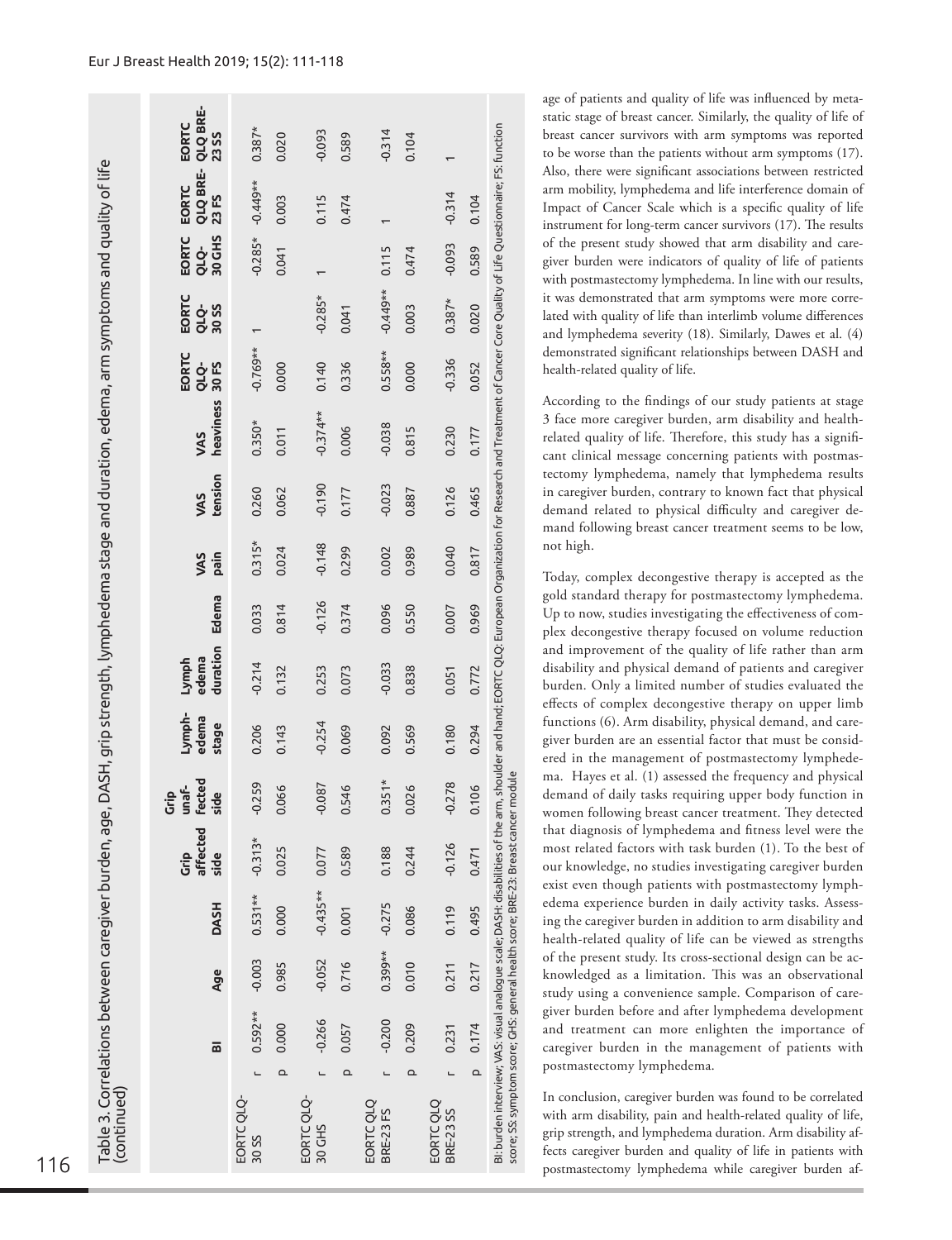|                                                  | B        | <b>SEB</b> | β        |          | p      |
|--------------------------------------------------|----------|------------|----------|----------|--------|
| Age                                              | 0.048    | 0.2        | 0.032    | 0.24     | 0.812  |
| <b>DASH</b>                                      | 0.361    | 0.095      | 0.517    | 3.81     | 0.0001 |
| Lymphedema stage                                 | $-0.386$ | 2.65       | $-0.021$ | $-0.145$ | 0.88   |
| Lymphedema duration                              | $-0.076$ | 0.053      | $-0.18$  | $-1.424$ | 0.16   |
| DASH: disabilities of the arm, shoulder and hand |          |            |          |          |        |

Table 4. Linear regression analysis of predictors for caregiver burden

Table 5. Linear regression analysis of predictors for EORTC QLQ-30 functional and symptom score and symptom score

|                               |                            | B         | <b>SEB</b> | β        | t         | P     |
|-------------------------------|----------------------------|-----------|------------|----------|-----------|-------|
| EORTC QLQ-30 functional score | Age                        | $-0.234$  | 0.261      | $-0.110$ | $-0.898$  | 0.374 |
|                               | <b>DASH</b>                | $-00.508$ | 00.147     | $-00.47$ | $-30.45$  | 0.001 |
|                               | BI                         | $-0.538$  | 0.195      | $-0.352$ | $-20.756$ | 0.009 |
|                               | Lymphedema stage           | 0.068     | 3.659      | 0.003    | 0.018     | 0.985 |
|                               | Lymphedema duration -0.014 |           | 0.069      | $-0.023$ | $-0.199$  | 0.843 |
| EORTC QLQ-30 symptom score    | Age                        | 0.010     | 0.231      | 0.006    | 0.044     | 0.965 |
|                               | <b>DASH</b>                | 0.305     | 0.126      | 0.351    | 2.427     | 0.019 |
|                               | BI                         | 0.489     | 0.172      | 0.393    | 2.844     | 0.007 |
|                               | Lymphedema stage           | $-0.894$  | 3.066      | $-0.039$ | $-0.292$  | 0.772 |

BI: burden interview; DASH: disabilities of the arm, shoulder and hand; EORTC QLQ: European Organization for Research and Treatment of Cancer Core Quality of Life Questionnaire

fects the quality of life. These findings have implications for the management of lymphedema. Arm disability should be diagnosed and treated to improve caregiver burden and quality of life. Further studies investigating the effect of treatments for lymphedema also focusing on improvement of arm disability related to caregiver burden and quality of life should be conducted.

**Ethics Committee Approval:** Ethics committee approval was received for this study from the Ethics Committee of Marmara University School of Medicine (09.2018.466)

**Informed Consent:** Written informed consent was obtained from patients who participated in this study.

## Peer-review: Externally peer-reviewed.

**Author Contributions:** Concept - E.G., G.A.; Design - E.G., G.A.; Supervision - G.A.; Resources - E.G., G.A.; Materials - E.G., G.A..; Data Collection and/or Processing - E.G..; Analysis and/or Interpretation - E.G., G.A..; Literature Search - E.G., G.A.; Writing Manuscript - E.G., G.A.; Critical Review - G.A.

**Acknowledgements:** We thank all the women and their family caregivers who participated in this study.

**Conflict of Interest:** The authors have no conflicts of interest to declare.

**Financial Disclosure:** The authors declared that this study has received no financial support.

# **References**

- 1. Hayes SC, Battistutta D, Parker AW, Hirst C, Newman B. Assessing task "burden" of daily activities requiring upper body function among women following breast cancer treatment. Support Care Cancer 2005; 13: 255- 265. (PMID: 15798918) [\[CrossRef\]](https://doi.org/10.1007/s00520-004-0729-8)
- 2. Gomes PR, Freitas Junior IF, da Silva CB, Gomes IC, Rocha AP, Salgado AS, do Carmo EM. Short-term changes in handgrip strength, body composition, and lymphedema induced by breast cancer surgery. Rev Bras Ginecol Obstet 2014; 36: 244-250. (PMID: 25099463) [[CrossRef\]](https://doi.org/10.1590/S0100-720320140005004)
- 3. Ridner SH. The psycho-social impact of lymphedema. Lymphat Res Biol 2009; 7: 109-112. (PMID: 19534633) [[CrossRef](https://doi.org/10.1089/lrb.2009.0004)]
- 4. Dawes DJ, Meterissian S, Goldberg M, Mayo NE. Impact of lymphoedema on arm function and health-related quality of life in women following breast cancer surgery. J Rehabil Med 2008; 40: 651-658. (PMID: 19020699) [[CrossRef\]](https://doi.org/10.2340/16501977-0232)
- 5. Yesil H, Eyigör S, Caramat İ, Işık R. Effects of complex decongestive therapy on quality of life, depression, neuropathic pain, and fatigue in women with breast cancer-related lymphedema. Turk J Phys Med Rehab 2017; 63: 329-334. [[CrossRef\]](https://doi.org/10.5606/tftrd.2017.779)
- 6. Sezgin Ozcan D, Dalyan M, Unsal Delialioglu S, Duzlu U, Polat CS, Koseoglu BF. Complex Decongestive Therapy Enhances Upper Limb Functions in Patients with Breast Cancer-Related Lymphedema. Lymphat Res Biol 2018; 16: 446-452. (PMID: 29356592) [\[CrossRef\]](https://doi.org/10.1089/lrb.2017.0061)
- 7. Duger T, Yakut E, Öksüz Ç, Yörükan S, Bilgütay BS, Ayhan Ç, Leblebicioğlu G, Kayıhan H, Kırdı N, Yakut Y, Güler Ç. Reliability and validity of the Turkish version of the Disabilities of the Arm, Shoulder and Hand (DASH) Questionnaire. Turk J Physiother Rehabil 2006; 17: 99-107. 117